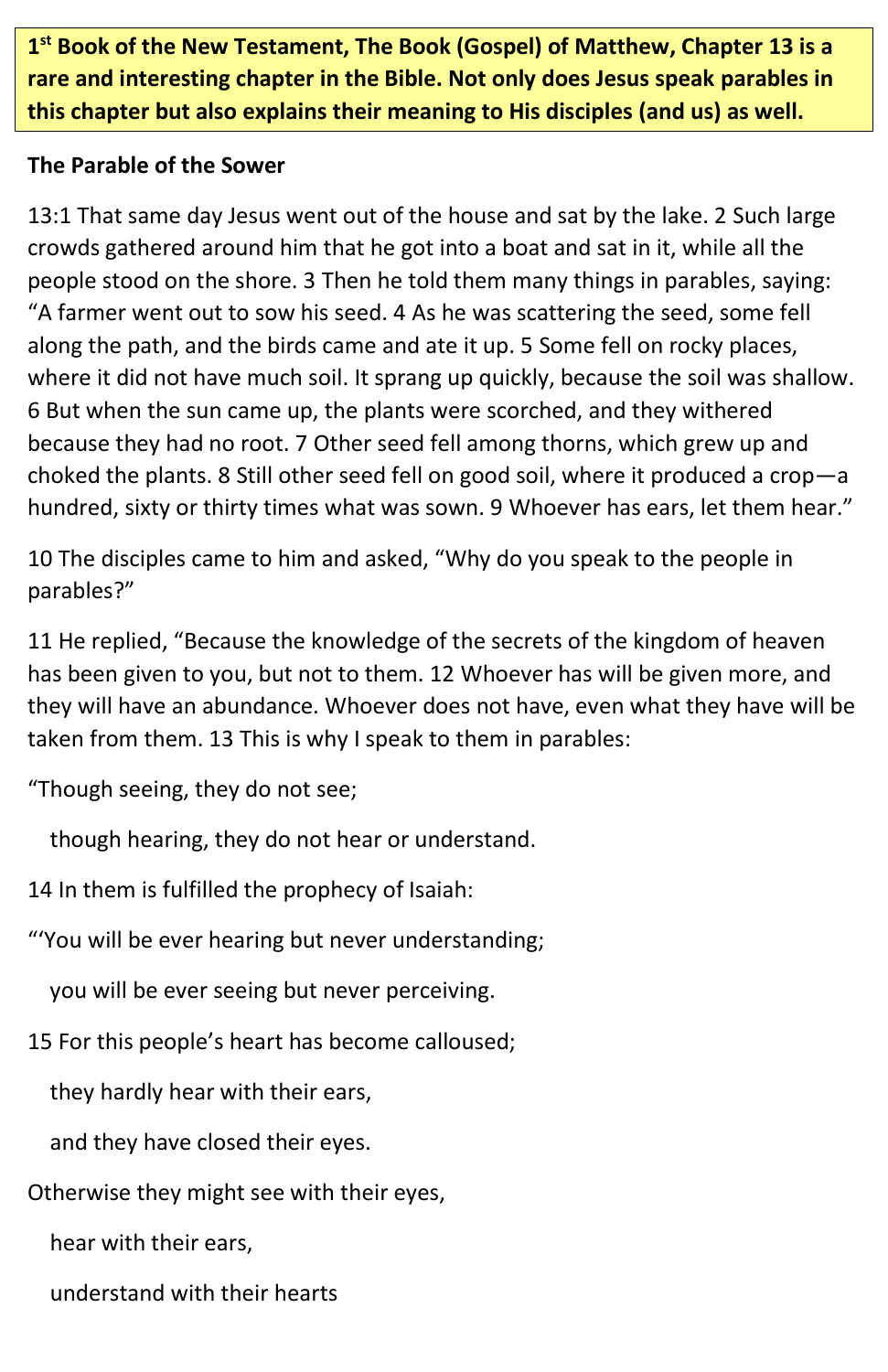16 But blessed are your eyes because they see, and your ears because they hear. 17 For truly I tell you, many prophets and righteous people longed to see what you see but did not see it, and to hear what you hear but did not hear it.

#### 18 "**Listen then to what the parable of the sower means:**

19 When anyone hears the message about the kingdom and does not understand it, the evil one comes and snatches away what was sown in their heart. This is the seed sown along the path. 20 The seed falling on rocky ground refers to someone who hears the word and at once receives it with joy. 21 But since they have no root, they last only a short time. When trouble or persecution comes because of the word, they quickly fall away. 22 The seed falling among the thorns refers to someone who hears the word, but the worries of this life and the deceitfulness of wealth choke the word, making it unfruitful. 23 But the seed falling on good soil refers to someone who hears the word and understands it. This is the one who produces a crop, yielding a hundred, sixty or thirty times what was sown."

#### **The Parable of the Weeds**

24 Jesus told them another parable: "The kingdom of heaven is like a man who sowed good seed in his field. 25 But while everyone was sleeping, his enemy came and sowed weeds among the wheat, and went away. 26 When the wheat sprouted and formed heads, then the weeds also appeared.

27 "The owner's servants came to him and said, 'Sir, didn't you sow good seed in your field? Where then did the weeds come from?'

28 "'An enemy did this,' he replied.

"The servants asked him, 'Do you want us to go and pull them up?'

29 "'No,' he answered, 'because while you are pulling the weeds, you may uproot the wheat with them. 30 Let both grow together until the harvest. At that time I will tell the harvesters: First collect the weeds and tie them in bundles to be burned; then gather the wheat and bring it into my barn.'"

#### **The Parables of the Mustard Seed and the Yeast**

31 He told them another parable: "The kingdom of heaven is like a mustard seed, which a man took and planted in his field. 32 Though it is the smallest of all seeds, yet when it grows, it is the largest of garden plants and becomes a tree, so that the birds come and perch in its branches."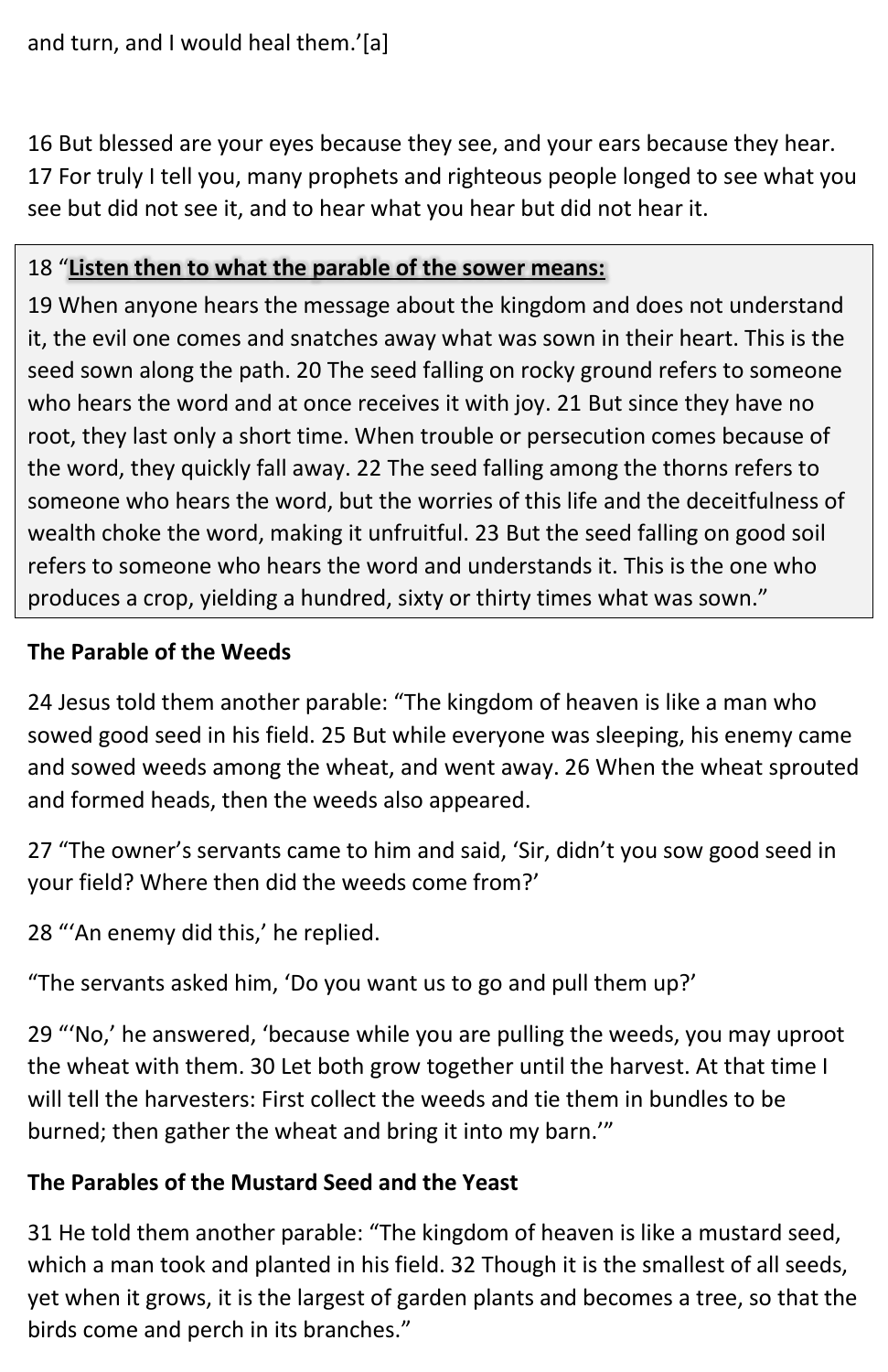33 He told them still another parable: "The kingdom of heaven is like yeast that a woman took and mixed into about sixty pounds[b] of flour until it worked all through the dough."

34 Jesus spoke all these things to the crowd in parables; he did not say anything to them without using a parable. 35 So was fulfilled what was spoken through the prophet:

"I will open my mouth in parables,

I will utter things hidden since the creation of the world."[c]

# **The Parable of the Weeds Explained \_**

36 Then he left the crowd and went into the house. His disciples came to him and said, "Explain to us the parable of the weeds in the field."

37 He answered, "The one who sowed the good seed is the Son of Man. 38 The field is the world, and the good seed stands for the people of the kingdom. The weeds are the people of the evil one, 39 and the enemy who sows them is the devil. The harvest is the end of the age, (End of Days) and the harvesters are angels.

40 "As the weeds are pulled up and burned in the fire, so it will be at the end of the age. 41 The Son of Man will send out his angels, and they will weed out of his kingdom everything that causes sin and all who do evil. 42 They will throw them into the blazing furnace, where there will be weeping and gnashing of teeth. 43 Then the righteous will shine like the sun in the kingdom of their Father. Whoever has ears, let them hear.

# **The Parables of the Hidden Treasure and the Pearl**

44 "The kingdom of heaven is like treasure hidden in a field. When a man found it, he hid it again, and then in his joy went and sold all he had and bought that field.

45 "Again, the kingdom of heaven is like a merchant looking for fine pearls. 46 When he found one of great value, he went away and sold everything he had and bought it.

# **The Parable of the Net**

47 "Once again, the kingdom of heaven is like a net that was let down into the lake and caught all kinds of fish. 48 When it was full, the fishermen pulled it up on the shore. Then they sat down and collected the good fish in baskets, but threw the bad away. 49 This is how it will be at the end of the age. The angels will come and